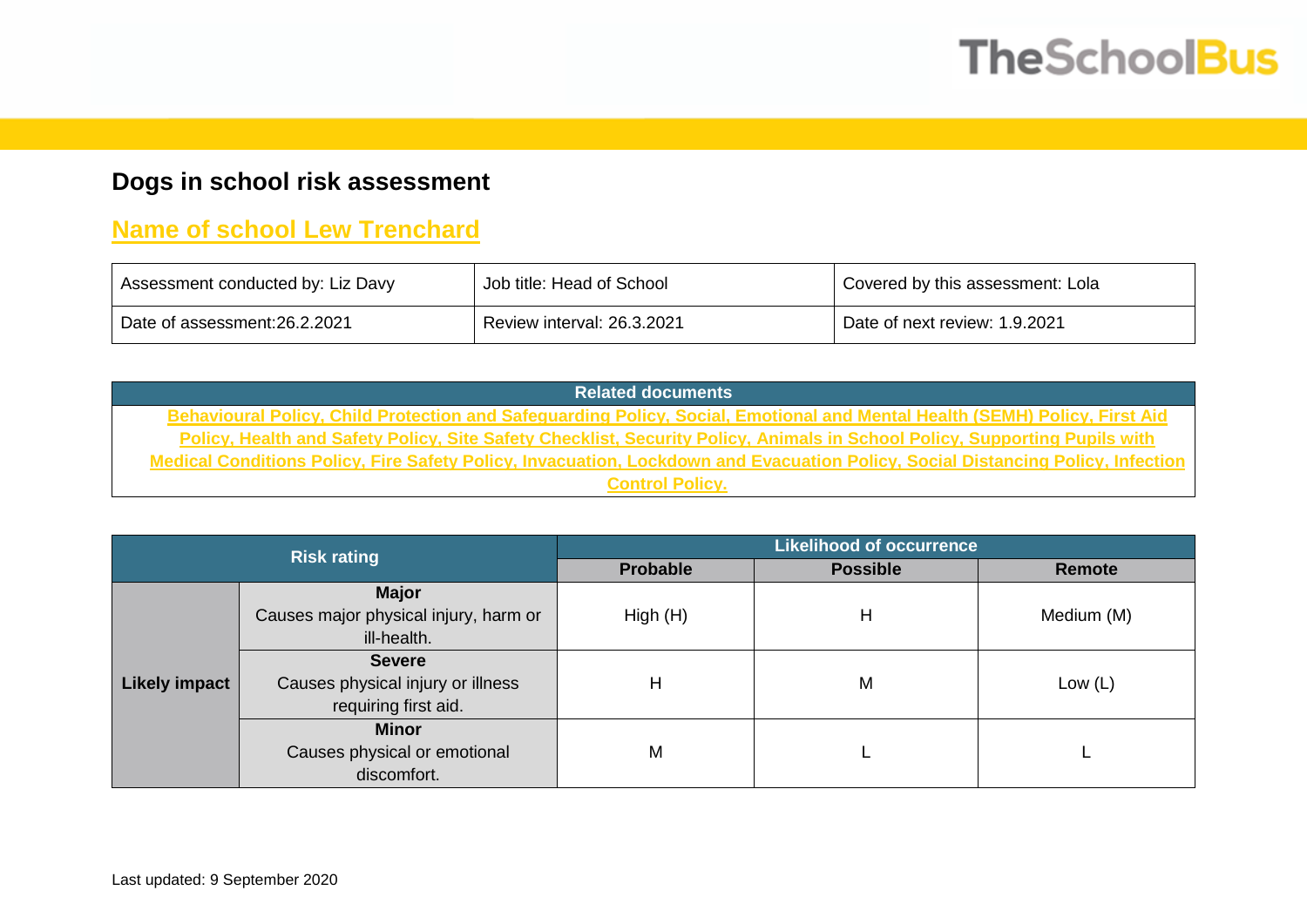| Area for<br>concern      | <b>Risk</b><br>rating<br>prior<br>to<br>action<br>H/M/L | <b>Recommended controls</b>                                                                                                                                                                                                                                                                                                                                                                                                                                                                                                                                                                                                                                                                                                                                                                                                                                                                                                                                                                                                              | $\ln$<br>place?<br>Yes/No | By whom?        | <b>Deadline</b> | <b>Risk rating</b><br>following<br>action<br>H/M/L |
|--------------------------|---------------------------------------------------------|------------------------------------------------------------------------------------------------------------------------------------------------------------------------------------------------------------------------------------------------------------------------------------------------------------------------------------------------------------------------------------------------------------------------------------------------------------------------------------------------------------------------------------------------------------------------------------------------------------------------------------------------------------------------------------------------------------------------------------------------------------------------------------------------------------------------------------------------------------------------------------------------------------------------------------------------------------------------------------------------------------------------------------------|---------------------------|-----------------|-----------------|----------------------------------------------------|
| Policy and<br>procedures | H                                                       | The <b>head of school</b> ensures that all staff, and where appropriate,<br>pupils and their parents, are aware of and adhere to the following<br>school policies:<br><b>Health and Safety Policy</b><br><b>Child Protection and Safeguarding Policy</b><br><b>First Aid Policy</b><br><b>Animals in School Policy</b><br><b>Behavioural Policy</b><br><b>Supporting Pupils with Medical Conditions Policy</b><br><b>Fire Safety Policy</b><br>The <b>head of school</b> considers whether the school needs to register<br>the dog as a performance animal, in accordance with the Performing<br>Animals (Regulation) Act 1925. If yes, the <b>head of school</b> calls the<br>LA and follows local procedures to register the dog.<br>The <b>SBM</b> ensures that the school's insurance covers using the dog<br>for the specific planned activities, e.g. using the dog in a school<br>performance or having a therapy dog.<br>The head of school ensures that the dog is cared for in accordance<br>with the Animal Welfare Act 2006. | Y                         | <b>Liz Davy</b> | 3.3.2021        | M                                                  |
| Dog's welfare            | M                                                       | The dog has access to fresh, clean water at all times.<br>The dog has access to a cool and quiet place where it can be left<br>undisturbed.<br>Pupils leave the dog alone when instructed by their teachers.<br>The dog's welfare is considered as a priority when planning the<br>activities that it will participate in.<br>If an activity risks the dog's welfare, the activity is amended.<br>Noise is kept to a minimum during the activities that the dog is<br>participating in, e.g. if the dog is participating in a school                                                                                                                                                                                                                                                                                                                                                                                                                                                                                                     | Y                         | <b>Liz Davy</b> | 3.3.2021        |                                                    |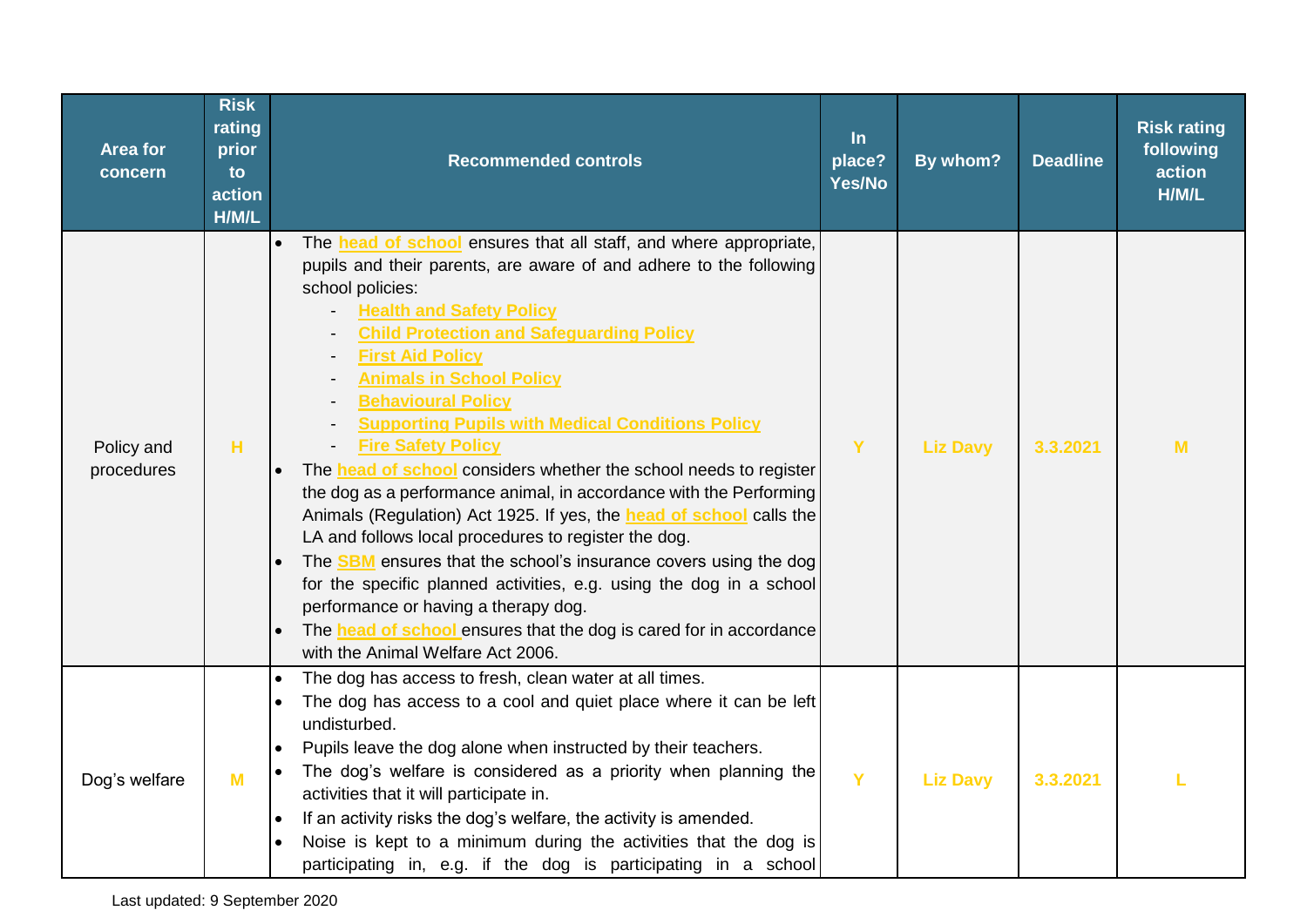| <b>Area for</b><br>concern | <b>Risk</b><br>rating<br>prior<br>to<br>action<br>H/M/L | <b>Recommended controls</b>                                                                                                                                                                                                                                                                                                                                                                                                                                                                                                                                                                                                                                                                                                                                                                                                                                                                                                                                                                                                                                                                                                                                                                                                                                                                                                                                   | $\ln$<br>place?<br>Yes/No | By whom?        | <b>Deadline</b> | <b>Risk rating</b><br>following<br>action<br>H/M/L |
|----------------------------|---------------------------------------------------------|---------------------------------------------------------------------------------------------------------------------------------------------------------------------------------------------------------------------------------------------------------------------------------------------------------------------------------------------------------------------------------------------------------------------------------------------------------------------------------------------------------------------------------------------------------------------------------------------------------------------------------------------------------------------------------------------------------------------------------------------------------------------------------------------------------------------------------------------------------------------------------------------------------------------------------------------------------------------------------------------------------------------------------------------------------------------------------------------------------------------------------------------------------------------------------------------------------------------------------------------------------------------------------------------------------------------------------------------------------------|---------------------------|-----------------|-----------------|----------------------------------------------------|
|                            |                                                         | performance, the audience is instructed not to clap until the dog has<br>left the stage.<br>The head of school ensures that the dog has adequate and frequent<br>toilet breaks and any waste is appropriately disposed of.<br>The dog is not over-stimulated, as this can lead to potentially<br>dangerous behaviour.<br>The dog is not made to participate in potentially distressing activities.<br>The school complies with the Animal Welfare Act 2006.<br>The dog is familiar with the members of staff and pupils who are<br>participating in the activity with the dog.<br>Flash photography is not used when the dog is present.<br>$\bullet$<br>The dog is given opportunities to exercise and move around<br>independently in a secure area, e.g. the headteacher's office.<br>The <b>head of school</b> ensures that the dog is fit to participate in<br>specific activities and is not brought into the school if it is unwell.<br>If the dog becomes unwell while at school, the dog's owner takes it<br>home.<br>Before any activity is carried out, the <b>head of school</b> ensures<br>everyone participating in the activity understands how to treat and<br>behave around the dog, e.g. not using flash photography, not<br>shouting or clapping and not running around.<br>Activities do not cause harm, discomfort or stress to the dog. |                           |                 |                 |                                                    |
| <b>Site Security</b>       | M                                                       | At least two adults are appointed to be responsible for the dog.<br>The site manager ensures that the site is secure and that<br>precautions are in place to limit the chance of the dog getting loose.<br>The dog is kept on a lead when it is not in its housing or in a secure<br>lo<br>location, e.g. in the headteacher's office.<br>The <b>head of school</b> ensures that all appropriate doors are closed<br>when the dog is participating in an activity, e.g. in a school hall.                                                                                                                                                                                                                                                                                                                                                                                                                                                                                                                                                                                                                                                                                                                                                                                                                                                                     | Y                         | <b>Liz Davy</b> | 3.3.2021        | $M -$ until new<br>fences are in<br>place          |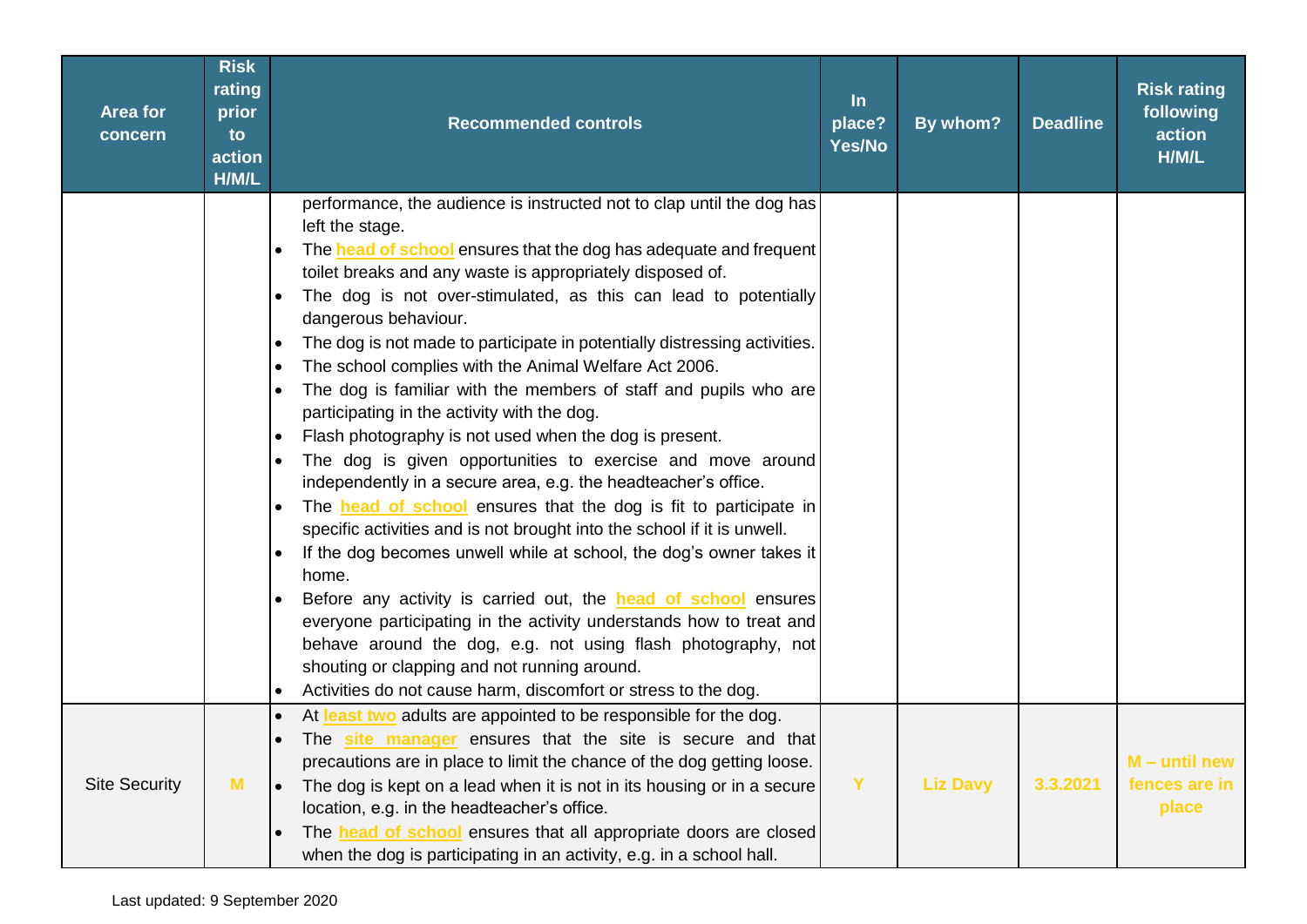| <b>Area for</b><br>concern                        | <b>Risk</b><br>rating<br>prior<br>to<br>action<br>H/M/L | <b>Recommended controls</b>                                                                                                                                                                                                                                                                                                                                                                                                                                                                                                                                                                                                                                                                                                                                                                                                                                                                                                                                                                                                                                                                                                                                         | $\ln$<br>place?<br>Yes/No | By whom?        | <b>Deadline</b> | <b>Risk rating</b><br>following<br>action<br>H/M/L |
|---------------------------------------------------|---------------------------------------------------------|---------------------------------------------------------------------------------------------------------------------------------------------------------------------------------------------------------------------------------------------------------------------------------------------------------------------------------------------------------------------------------------------------------------------------------------------------------------------------------------------------------------------------------------------------------------------------------------------------------------------------------------------------------------------------------------------------------------------------------------------------------------------------------------------------------------------------------------------------------------------------------------------------------------------------------------------------------------------------------------------------------------------------------------------------------------------------------------------------------------------------------------------------------------------|---------------------------|-----------------|-----------------|----------------------------------------------------|
|                                                   |                                                         | The site manager ensures that the premises is secure, e.g. fences<br>$\bullet$<br>are not broken.                                                                                                                                                                                                                                                                                                                                                                                                                                                                                                                                                                                                                                                                                                                                                                                                                                                                                                                                                                                                                                                                   |                           |                 |                 |                                                    |
| Evacuation<br>procedures                          | $M$                                                     | Where necessary, the school's Invacuation, Lockdown and<br><b>Evacuation Policy</b> is reviewed to ensure it includes provisions for<br>the dog.<br>The person handling the dog during specified activities is responsible<br>$\bullet$<br>for the dog's safety during an invacuation, lockdown or evacuation.<br>Where the handler is a pupil, e.g. if the dog is participating in a school<br>$\bullet$<br>performance, another appointed member of staff is responsible for<br>the dog's safety.                                                                                                                                                                                                                                                                                                                                                                                                                                                                                                                                                                                                                                                                 | $\mathbf N$               | <b>Liz Davy</b> | 8.3.2021        | M                                                  |
| <b>Disobedience</b><br>and dangerous<br>behaviour | M                                                       | The handler is equipped and trained to react to and control any<br>dangerous behaviour.<br>If the person handling the dog for a specific activity is a pupil, e.g. in<br>a school performance, they are given training to handle the dog, and<br>the pupil and dog are given an opportunity to bond.<br>Pupils are not expected to handle the dog unless:<br>Their parents have provided permission.<br>They feel safe and confident in doing so.<br>- They have received training to handle the dog.<br>The dog's obedience is ensured as far as reasonably possible;<br>$\bullet$<br>however, staff, pupils, visitors and parents understand that animals<br>can be unpredictable.<br>The head of school ensures that a plan is in place for if the dog is<br>unable to carry out an activity, e.g. if the dog is stressed, and<br>participating in the activity would cause further distress or could lead<br>to dangerous behaviour.<br>If the dog is not behaving appropriately during an activity, e.g. it is<br>barking excessively or running away, the <b>head of school</b> removes<br>the dog and a contingency plan is implemented. For example, if the | Y                         | <b>Liz Davy</b> | 8.3.2021        |                                                    |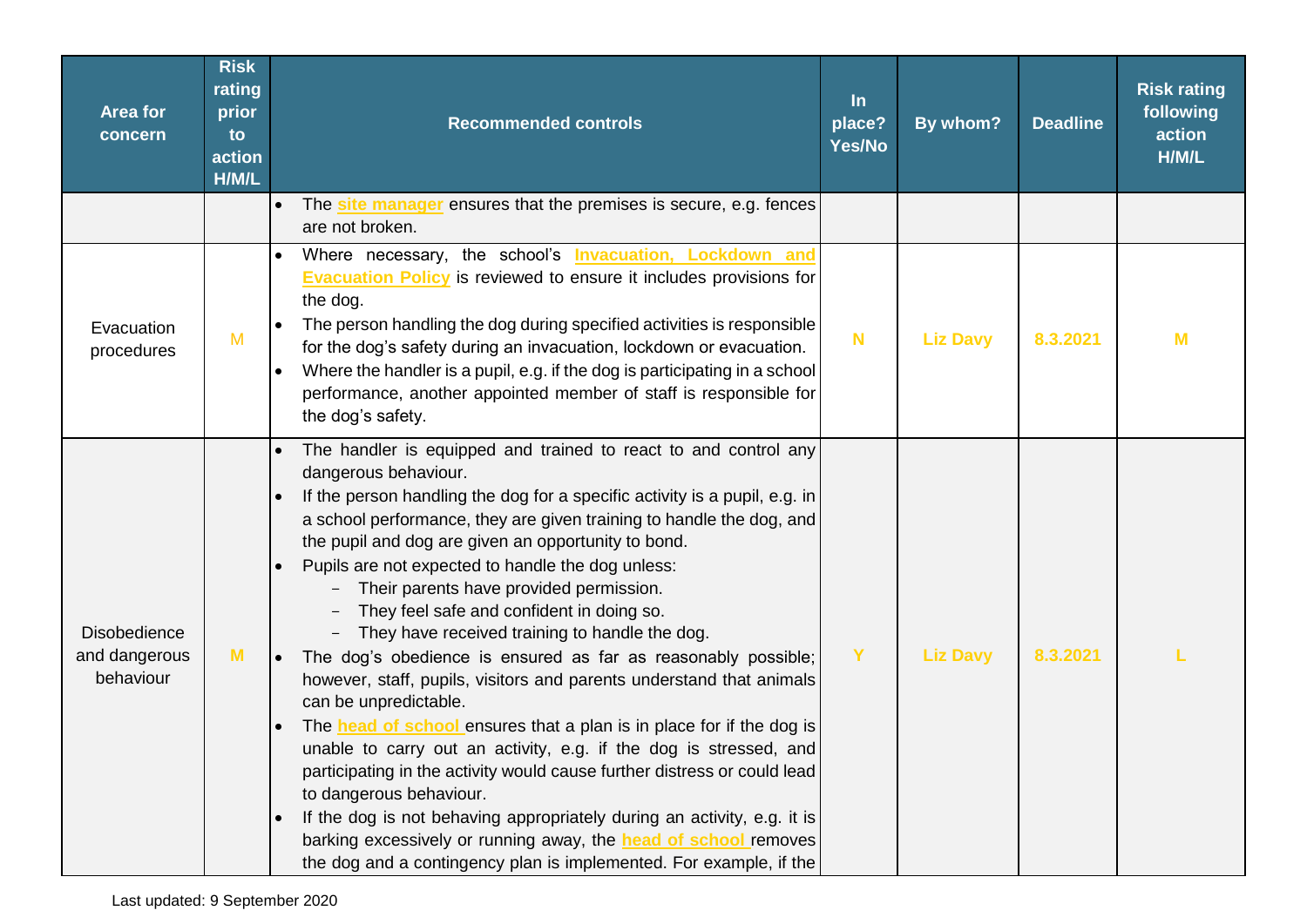| <b>Area for</b><br>concern            | <b>Risk</b><br>rating<br>prior<br>to<br>action<br>H/M/L | <b>Recommended controls</b>                                                                                                                                                                                                                                                                                                                                                                                                                                                                                                                                                                                                                                                                                                                                                                              | $\ln$<br>place?<br>Yes/No | By whom?        | <b>Deadline</b> | <b>Risk rating</b><br>following<br>action<br>H/M/L |
|---------------------------------------|---------------------------------------------------------|----------------------------------------------------------------------------------------------------------------------------------------------------------------------------------------------------------------------------------------------------------------------------------------------------------------------------------------------------------------------------------------------------------------------------------------------------------------------------------------------------------------------------------------------------------------------------------------------------------------------------------------------------------------------------------------------------------------------------------------------------------------------------------------------------------|---------------------------|-----------------|-----------------|----------------------------------------------------|
|                                       |                                                         | dog is participating in a school performance, but is nervous about<br>going onto the stage, the <b>head of school</b> uses a toy dog instead.                                                                                                                                                                                                                                                                                                                                                                                                                                                                                                                                                                                                                                                            |                           |                 |                 |                                                    |
| Parent<br>notification/permi<br>ssion | M                                                       | The <b>head of school</b> informs parents that the dog will be present on<br>the school's premises.<br>Parents are informed of the activities that the dog will be participating<br>in, e.g. the dog will be performing in a school production or used as<br>a therapy dog.<br>The <b>head of school</b> obtains consent from parents for pupils to be in<br>$\bullet$<br>proximity with, or to handle, the dog.<br>Parents are informed if they are likely to come into contact with the<br>dog, e.g. at a school performance.                                                                                                                                                                                                                                                                          | Y                         | <b>Liz Davy</b> | 8.3.2021        |                                                    |
| Dog's health                          | L                                                       | The dog's designated handler is in charge of feeding and caring for<br>the dog while on the school premises.<br>The handler is responsible for permitting people to touch the dog.<br>The dog is permitted to go in the head of school's office, which is<br>kept clean and secure for the wellbeing of the animal, pupils, staff<br>and visitors.<br>The dog is given no opportunity to come into contact with wild rodents<br>on or off the school premises.<br>The dog is fully inoculated.<br>The dog goes to the vet for a termly check-up, to identify whether<br>the dog has any transmittable diseases.<br>On hot days, the handler ensures there are appropriate provisions in<br>place to keep the dog cool and ensure the dog avoids too much<br>activity during the hottest part of the day. | Y                         | <b>Liz Davy</b> | 3.3.2021        |                                                    |
| Hygiene                               | L                                                       | The dog is suitably toilet trained.<br>$\bullet$<br>The designated area for the dog to defecate is situated away from<br>pupils and staff.                                                                                                                                                                                                                                                                                                                                                                                                                                                                                                                                                                                                                                                               | Y                         | <b>Liz Davy</b> | 3.3.2021        |                                                    |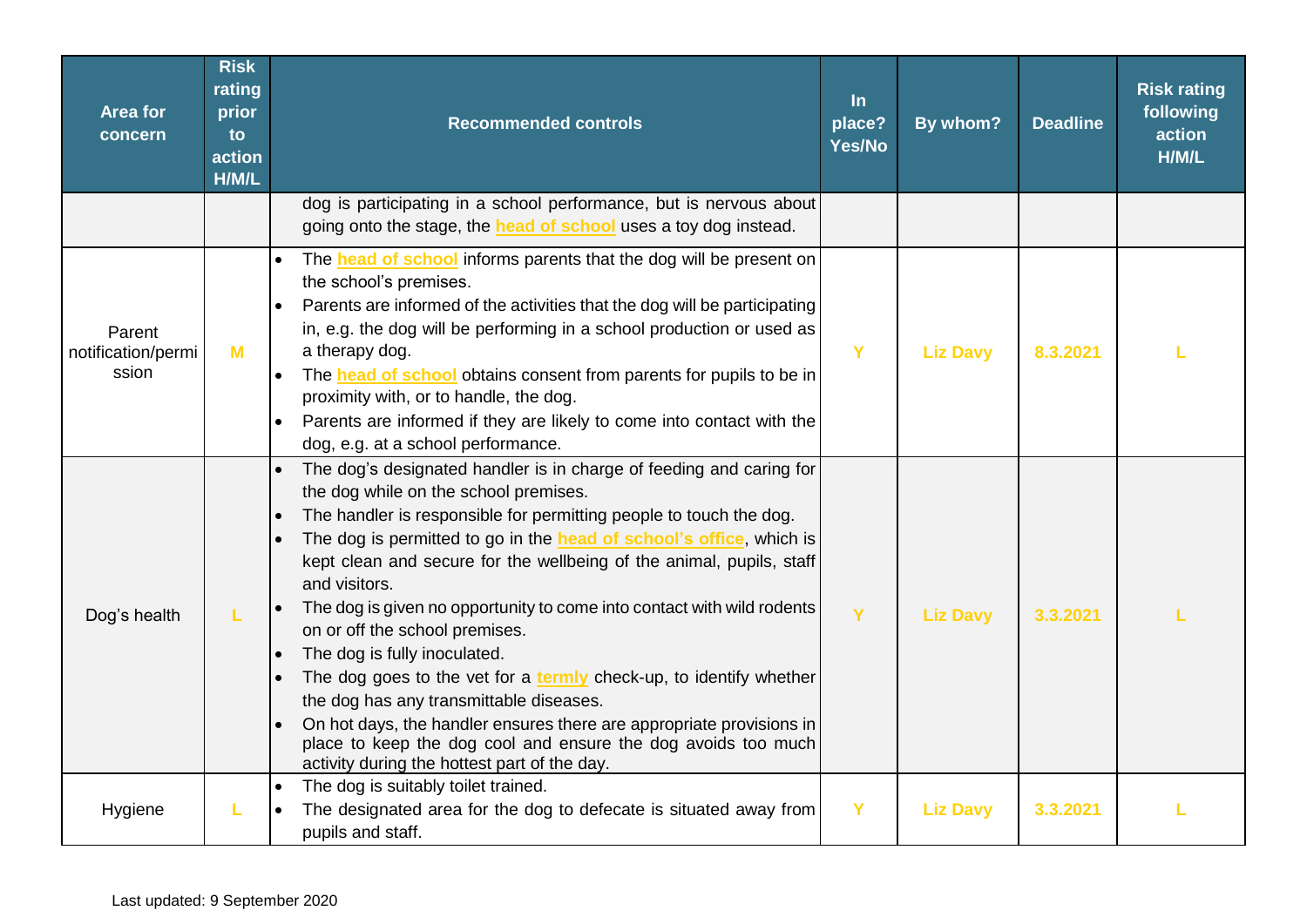| <b>Area for</b><br>concern     | <b>Risk</b><br>rating<br>prior<br>to<br>action<br>H/M/L | <b>Recommended controls</b>                                                                                                                                                                                                                                                                                                                                                                                                                                                                                                                                                                                                                                                                                                                                                                                                                                                                                                                      | $\ln$<br>place?<br>Yes/No | By whom?        | <b>Deadline</b> | <b>Risk rating</b><br>following<br>action<br>H/M/L |
|--------------------------------|---------------------------------------------------------|--------------------------------------------------------------------------------------------------------------------------------------------------------------------------------------------------------------------------------------------------------------------------------------------------------------------------------------------------------------------------------------------------------------------------------------------------------------------------------------------------------------------------------------------------------------------------------------------------------------------------------------------------------------------------------------------------------------------------------------------------------------------------------------------------------------------------------------------------------------------------------------------------------------------------------------------------|---------------------------|-----------------|-----------------|----------------------------------------------------|
|                                |                                                         | All faeces are immediately picked up by the handler, using a clinical<br>$\bullet$<br>waste bag, and disposed of into a clinical waste bin.<br>The handler immediately washes their hands with sufficient soap and<br>$\bullet$<br>water after picking up faeces.<br>Any soiled dog bedding is immediately disposed of in sealed clinical<br>$\bullet$<br>waste bags and placed into a clinical waste bin.<br>The handler takes the dog's bedding home regularly to wash it.<br>$\bullet$<br>Any pupils, staff and visitors who touch the dog are advised to wash<br>their hands afterwards, and sufficient hand washing facilities are<br>provided throughout the school.<br>Anyone with an exposed wound who touches the dog has the wound<br>suitably covered.<br>If the dog is ill with an infection or a disease, it does not return to the<br>school until it has recovered.<br>Hand sanitiser is provided for anyone who touches the dog. |                           |                 |                 |                                                    |
| Injuries                       | M                                                       | The dog is well trained and is used to coming into close contact with<br>people.<br>Pupils, staff and visitors around the dog are closely supervised by<br>the handler.<br>Pupils, staff and visitors are advised not to put their face close to the<br>dog.<br>The dog is prohibited from roaming freely around the school without<br>the supervision of the handler.<br>Pupils, staff and visitors are only permitted to stroke the dog during<br>$\bullet$<br>allocated timeslots.<br>The dog is provided with a place it can go to get away from people.<br>$\bullet$<br>The dog is trained to not pull on the lead or jump up at people.<br>$\bullet$                                                                                                                                                                                                                                                                                       | Y                         | <b>Liz Davy</b> | 3.3.2021        |                                                    |
| Dog's housing<br>and equipment | L                                                       | The head of school ensures that the dog has housing that meets its<br>$\bullet$<br>physical and psychological needs.                                                                                                                                                                                                                                                                                                                                                                                                                                                                                                                                                                                                                                                                                                                                                                                                                             | Y                         | <b>Liz Davy</b> | 3.3.2021        |                                                    |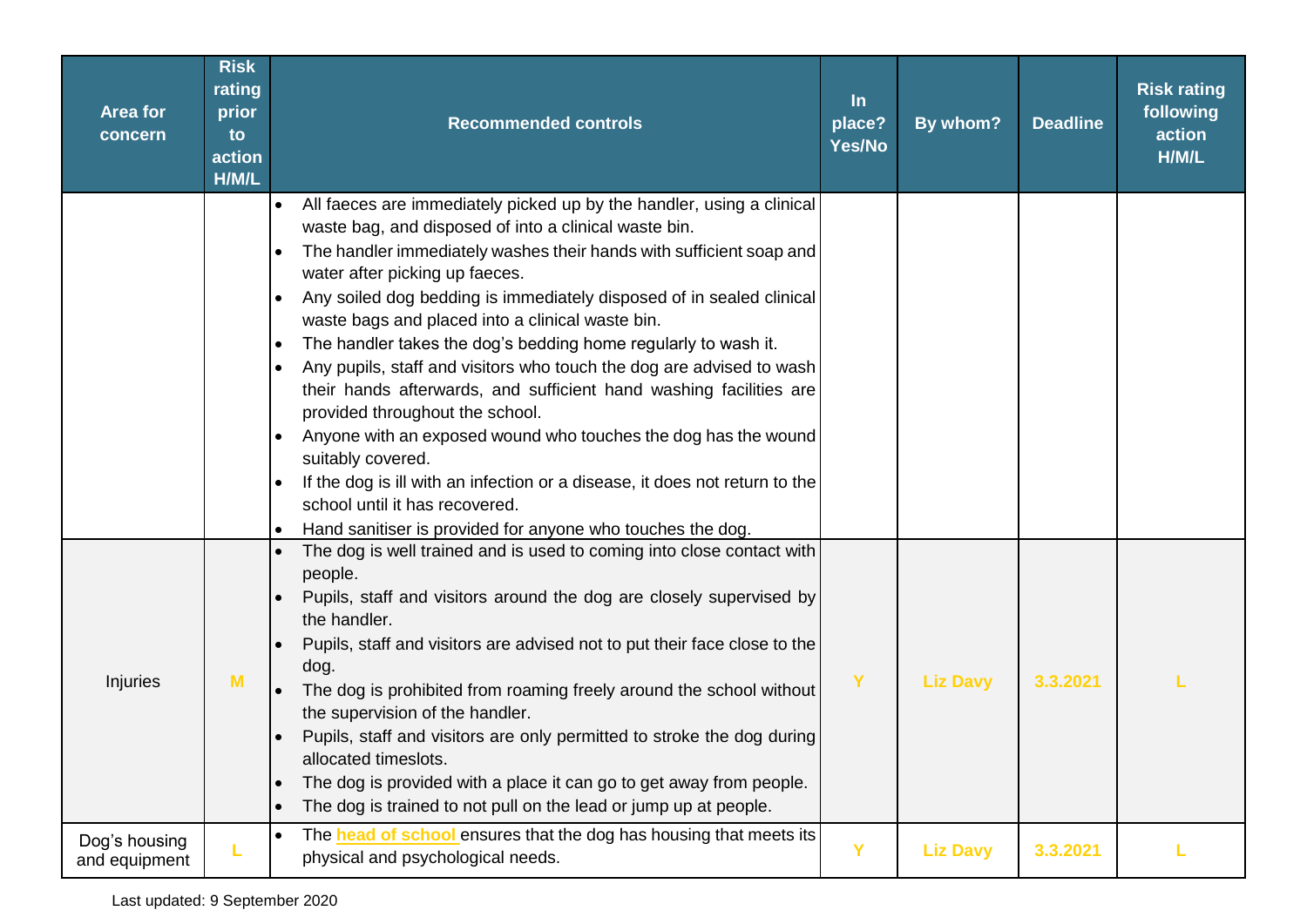| <b>Area for</b><br>concern     | <b>Risk</b><br>rating<br>prior<br>to<br>action<br>H/M/L | <b>Recommended controls</b>                                                                                                                                                                                                                                                                                                                                                                                                                                                                                                                                                                                                                                                                                                                                                                                                                                                                                                                                                                                                                                                                                                                                                                                             | $\ln$<br>place?<br>Yes/No | By whom?        | <b>Deadline</b> | <b>Risk rating</b><br>following<br>action<br>H/M/L |
|--------------------------------|---------------------------------------------------------|-------------------------------------------------------------------------------------------------------------------------------------------------------------------------------------------------------------------------------------------------------------------------------------------------------------------------------------------------------------------------------------------------------------------------------------------------------------------------------------------------------------------------------------------------------------------------------------------------------------------------------------------------------------------------------------------------------------------------------------------------------------------------------------------------------------------------------------------------------------------------------------------------------------------------------------------------------------------------------------------------------------------------------------------------------------------------------------------------------------------------------------------------------------------------------------------------------------------------|---------------------------|-----------------|-----------------|----------------------------------------------------|
| Dog's housing<br>and equipment |                                                         | The <b>head of school</b> ensures that the dog's housing is:<br>$\bullet$<br>Secure, e.g. escape proof.<br>Clean and free from parasites and vermin.<br>Free from hazards, e.g. sharp edges.<br>Well-ventilated.<br>Sheltered from extreme weather.<br>Set at a suitable temperature, humidity and light level.<br>Sheltered from noises that may upset it.<br>Capable of providing a darkened sleeping area.<br>The <b>head of school</b> ensures that the dog's housing has:<br>$\bullet$<br>A comfortable resting area.<br>A suitable amount of clean bedding material.<br>The <b>head of school</b> ensures that the dog is able to:<br>$\bullet$<br>Lie fully stretched out.<br>Turn around without touching either the walls or the ceiling.<br>Stand in its natural posture.<br>Move in its natural manner.<br>Rest comfortably.<br>All dog's bedding/housing is checked for defects on a weekly basis<br>by the <b>head of school</b> .<br>All dog equipment is stored in the head of school's office when not<br>in use.<br>The dog's food and water bowls are kept out of the path of people to<br>$\bullet$<br>avoid any trips.<br>Any spillages from the dog's bowls are wiped up immediately.<br>$\bullet$ |                           |                 |                 |                                                    |
| Allergies                      | M                                                       | Pupils and staff known to have allergies to animals have restricted<br>$\bullet$<br>access to the dog.<br>All pupils, staff and visitors are advised not to touch their face after<br>touching the dog.                                                                                                                                                                                                                                                                                                                                                                                                                                                                                                                                                                                                                                                                                                                                                                                                                                                                                                                                                                                                                 | Ÿ                         | <b>Liz Davy</b> | 8.3.2021        |                                                    |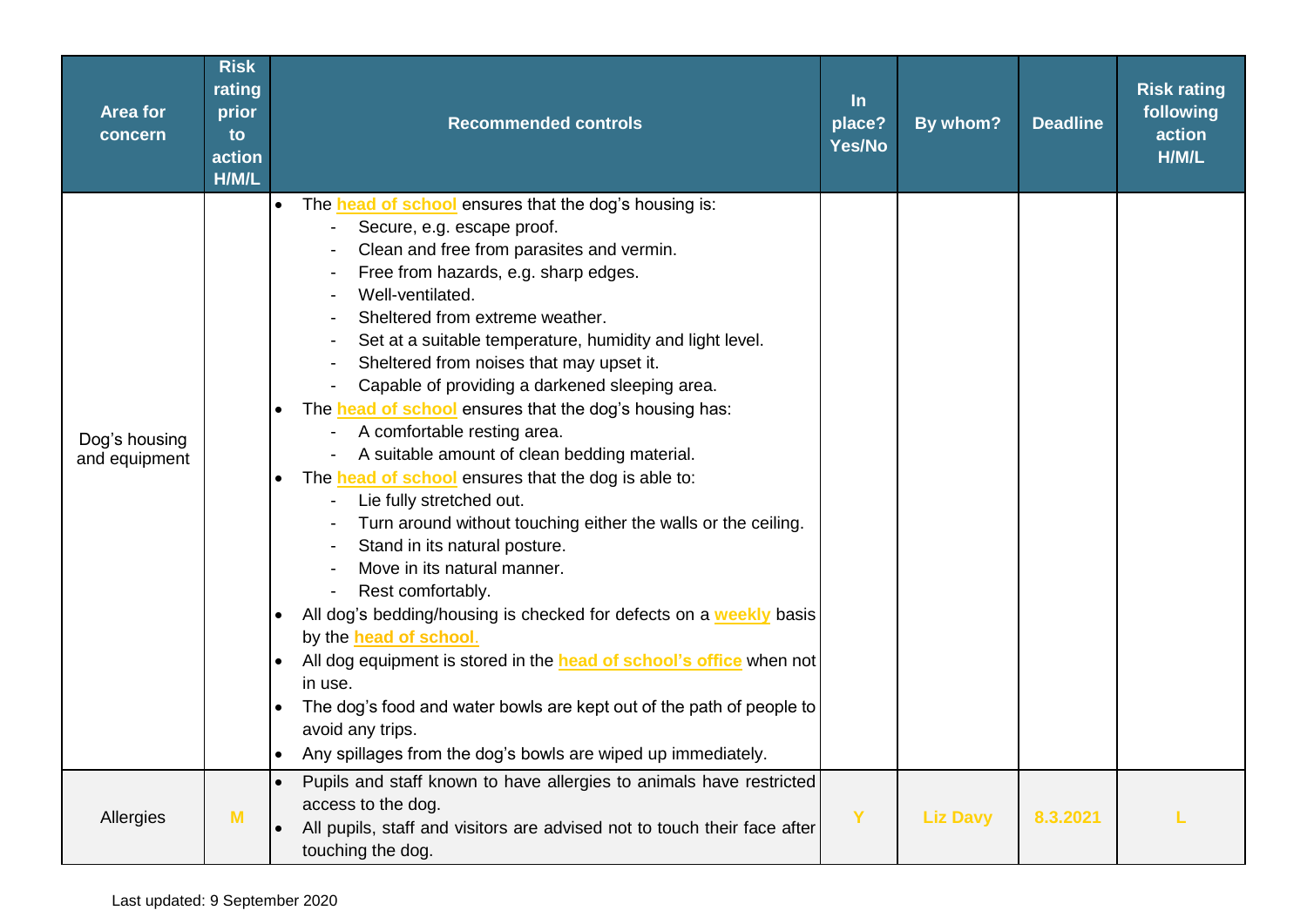| <b>Area for</b><br>concern                 | <b>Risk</b><br>rating<br>prior<br>to<br>action<br>H/M/L | <b>Recommended controls</b>                                                                                                                                                                                                                                                                                                                                                                                                                   | $\ln$<br>place?<br><b>Yes/No</b> | By whom?        | <b>Deadline</b> | <b>Risk rating</b><br>following<br>action<br>H/M/L |
|--------------------------------------------|---------------------------------------------------------|-----------------------------------------------------------------------------------------------------------------------------------------------------------------------------------------------------------------------------------------------------------------------------------------------------------------------------------------------------------------------------------------------------------------------------------------------|----------------------------------|-----------------|-----------------|----------------------------------------------------|
|                                            |                                                         | All pupils, staff and visitors are advised to wash their hands<br>thoroughly after touching the dog.<br>A supply of antihistamine tablets is kept in the main office in case<br>anyone has an allergic reaction.<br>The <b>head of school</b> establishes whether parents have allergies to<br>dogs, and activities where parents may come into contact with the<br>dog, e.g. at a school performance, are amended as necessary.              |                                  |                 |                 |                                                    |
| Phobias                                    | M                                                       | Pupils and staff known to have a phobia of dogs are given restricted<br>access to the dog.<br>The dog is prohibited from roaming freely around the school without<br>the supervision of the handler.<br>During busy times, such as breaks, the dog is kept in a safe and<br>secure area away from any commotion.                                                                                                                              | Y                                | <b>Liz Davy</b> | 3.3.2021        |                                                    |
|                                            |                                                         | [New] Coronavirus (COVID-19)                                                                                                                                                                                                                                                                                                                                                                                                                  |                                  |                 |                 |                                                    |
| Awareness of<br>policies and<br>procedures | L                                                       | The <b>head of school</b> ensures that all appropriate staff, pupils and<br>their parents, are aware of and adhere to the following school<br>policies:<br><b>Social Distancing Policy</b><br><b>Infection Control Policy</b><br>The <b>head of school</b> considers whether it is safe to resume therapy<br>visits or sessions and postpones them where necessary, e.g. if the<br>dog or their handler is unwell.                            | Y                                | <b>Liz Davy</b> | 8.3.2021        |                                                    |
| Dog's health and<br>welfare                |                                                         | The handler is aware of the symptoms that coronavirus could present<br>in dogs and monitors the dog's health at all times.<br>If the dog becomes unwell whilst at the school, the handler calls the<br>$\bullet$<br>vet and keeps the dog away from pupils, staff and any members of<br>the public. Gloves and a face covering are worn when caring for the<br>dog.<br>If coronavirus is suspected, the handler arranges a test with the vet. | Y                                | <b>Liz Davy</b> | 3.3.2021        |                                                    |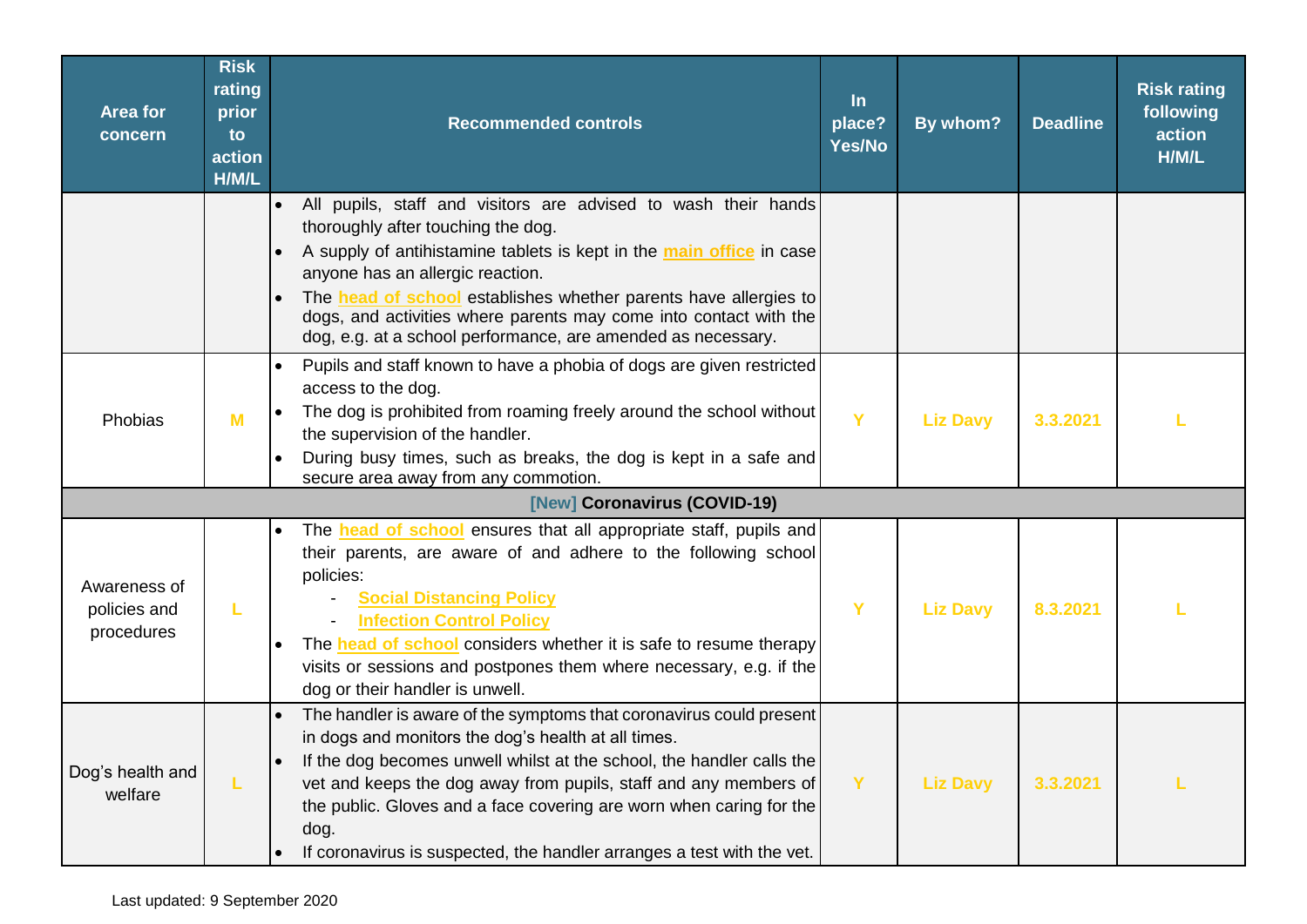| <b>Area for</b><br>concern | <b>Risk</b><br>rating<br>prior<br>to<br>action<br>H/M/L | <b>Recommended controls</b>                                                                                                                                                                                                                                                                                                                                                                                                                                                                                                                                                                                                                                                                                                                                                                                                                                                                                                                                                                                                                                                                                                                                                                      | $\ln$<br>place?<br>Yes/No | By whom?        | <b>Deadline</b> | <b>Risk rating</b><br>following<br>action<br>H/M/L |
|----------------------------|---------------------------------------------------------|--------------------------------------------------------------------------------------------------------------------------------------------------------------------------------------------------------------------------------------------------------------------------------------------------------------------------------------------------------------------------------------------------------------------------------------------------------------------------------------------------------------------------------------------------------------------------------------------------------------------------------------------------------------------------------------------------------------------------------------------------------------------------------------------------------------------------------------------------------------------------------------------------------------------------------------------------------------------------------------------------------------------------------------------------------------------------------------------------------------------------------------------------------------------------------------------------|---------------------------|-----------------|-----------------|----------------------------------------------------|
|                            |                                                         | Visits and sessions are postponed if the dog is unwell or has tested<br>positive for coronavirus, and the dog is kept at its designated home<br>until it has recovered.<br>If the handler presents symptoms of coronavirus or tests positive,<br>they remain at home with the dog for 10 days and restrict contact<br>with the dog as much as possible. If they must interact with the dog,<br>they wear a face covering and gloves.<br>Visits and sessions resume only when all of the following criteria<br>apply:<br>The dog has not shown symptoms consistent with those of<br>coronavirus for at least 72 hours without medical<br>management<br>It has been 14 days since the dog's last positive test<br>It has been 10 days since the handler's symptoms began or,<br>if no symptoms were present, 10 days since their positive test<br>result<br>The dog is not wiped or sprayed with any disinfectants or chemicals<br>that are not approved for use on animals. Staff understand that<br>coronavirus is not known to transfer via animal fur.<br>Face coverings are not put on the dog as this can cause harm.<br>The dog is not allowed to lick or give 'kisses' to any individuals. |                           |                 |                 |                                                    |
| Infection control          | L                                                       | Contact with the dog is limited only to those participating in the<br>$\bullet$<br>session or visit.<br>Sessions are limited to 2 pupils in addition to the handler and 1<br>member of school staff.<br>Where possible, groups are organised in line with the existing pupil<br>bubbles used in school.<br>The handler and all participants wear a face covering throughout the<br>duration of the visit or session.                                                                                                                                                                                                                                                                                                                                                                                                                                                                                                                                                                                                                                                                                                                                                                             | Y                         | <b>Liz Davy</b> | 3.3.2021        |                                                    |